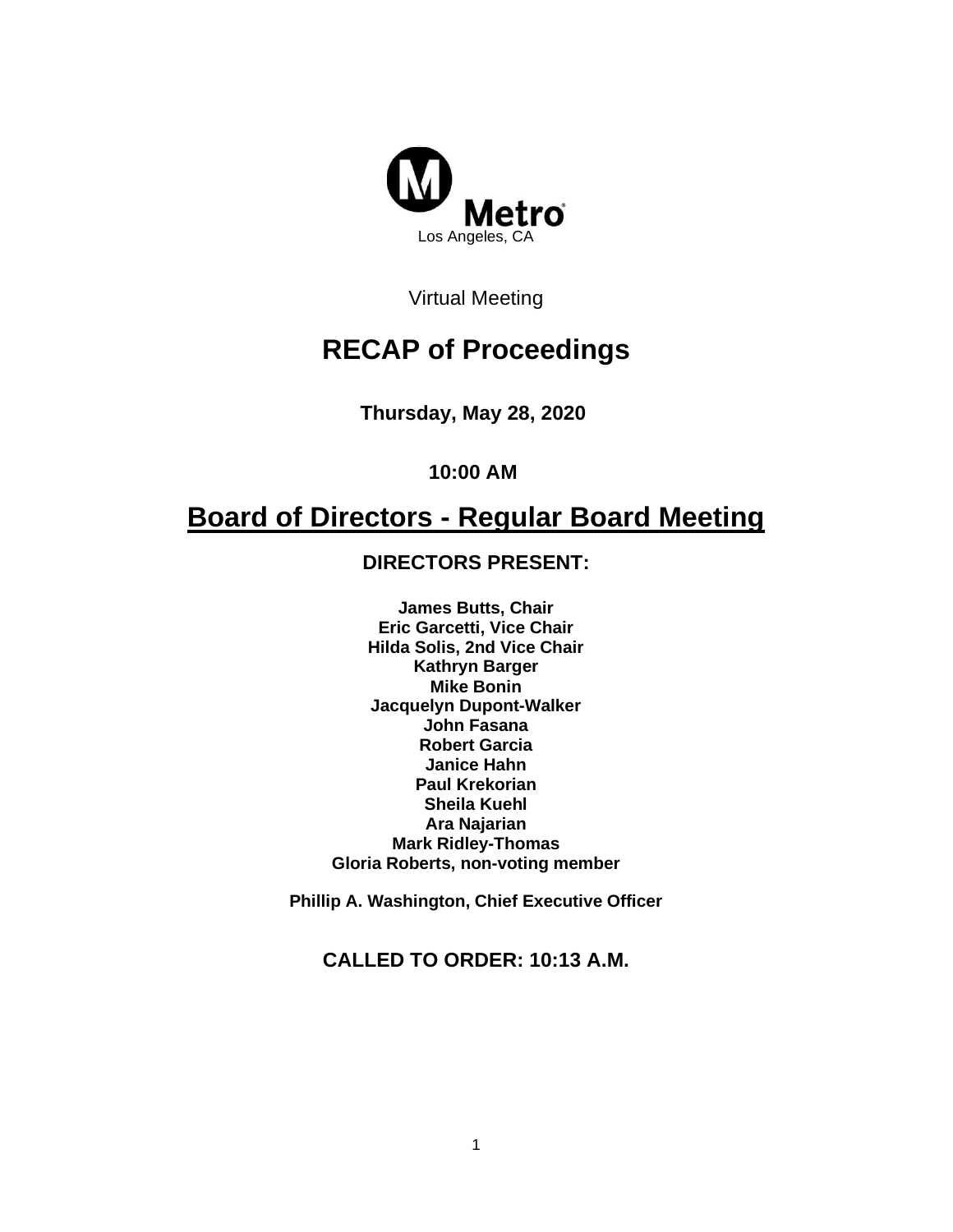# **ROLL CALL**

1. APPROVED Consent Calendar Items: 2, 6, 7, 8, 9, 11, 15, 17, 22, 23, 24, 25, 26, 27, 30, 31, 32, 38, and 38.1.

Consent Calendar items are approved by one motion unless held by a Director for discussion and/or separate action.

|  |  |  |  | JF PK MB  RG  SK EG JB HS  JH   KB  JDW  MRT   AN |  |  |
|--|--|--|--|---------------------------------------------------|--|--|
|  |  |  |  |                                                   |  |  |

#### **2. SUBJECT: MINUTES 2020-0315**

APPROVED ON CONSENT CALENDAR Minutes of the Regular Board Meeting held April 23, 2020.

#### **3. SUBJECT: REMARKS BY THE CHAIR 2020-0362**

RECEIVED remarks by the **Chair.**

|  |  |  |  |  | JF   PK   MB   RG   SK   EG   JB   HS   JH   KB   JDW   MRT   AN |  |
|--|--|--|--|--|------------------------------------------------------------------|--|
|  |  |  |  |  |                                                                  |  |

#### **4. SUBJECT: REPORT BY THE CHIEF EXECUTIVE OFFICER 2020-0363**

RECEIVED report by the **Chief Executive Officer.** 

|  |  |  |  |  | JF   PK   MB   RG   SK   EG   JB   HS   JH   KB   JDW   MRT   AN |  |
|--|--|--|--|--|------------------------------------------------------------------|--|
|  |  |  |  |  |                                                                  |  |

| $PK = P$ . Krekorian | $HS = H$ . Solis    | $KB = K$ . Barger         | $RG = R$ . Garcia |
|----------------------|---------------------|---------------------------|-------------------|
| $JF = J$ . Fasana    | $JB = J.$ Butts     | JDW = J. Dupont-Walker    |                   |
| $JH = J$ . Hahn      | $EG = E$ . Garcetti | $MRT = M$ . Ridlev-Thomas |                   |
| $MB = M$ . Bonin     | $SK = S$ . Kuehl    | $AN = A$ . Najarian       |                   |

**LEGEND: Y = YES, N = NO, C = HARD CONFLICT, S = SOFT CONFLICT ABS = ABSTAIN, A = ABSENT, P = PRESENT**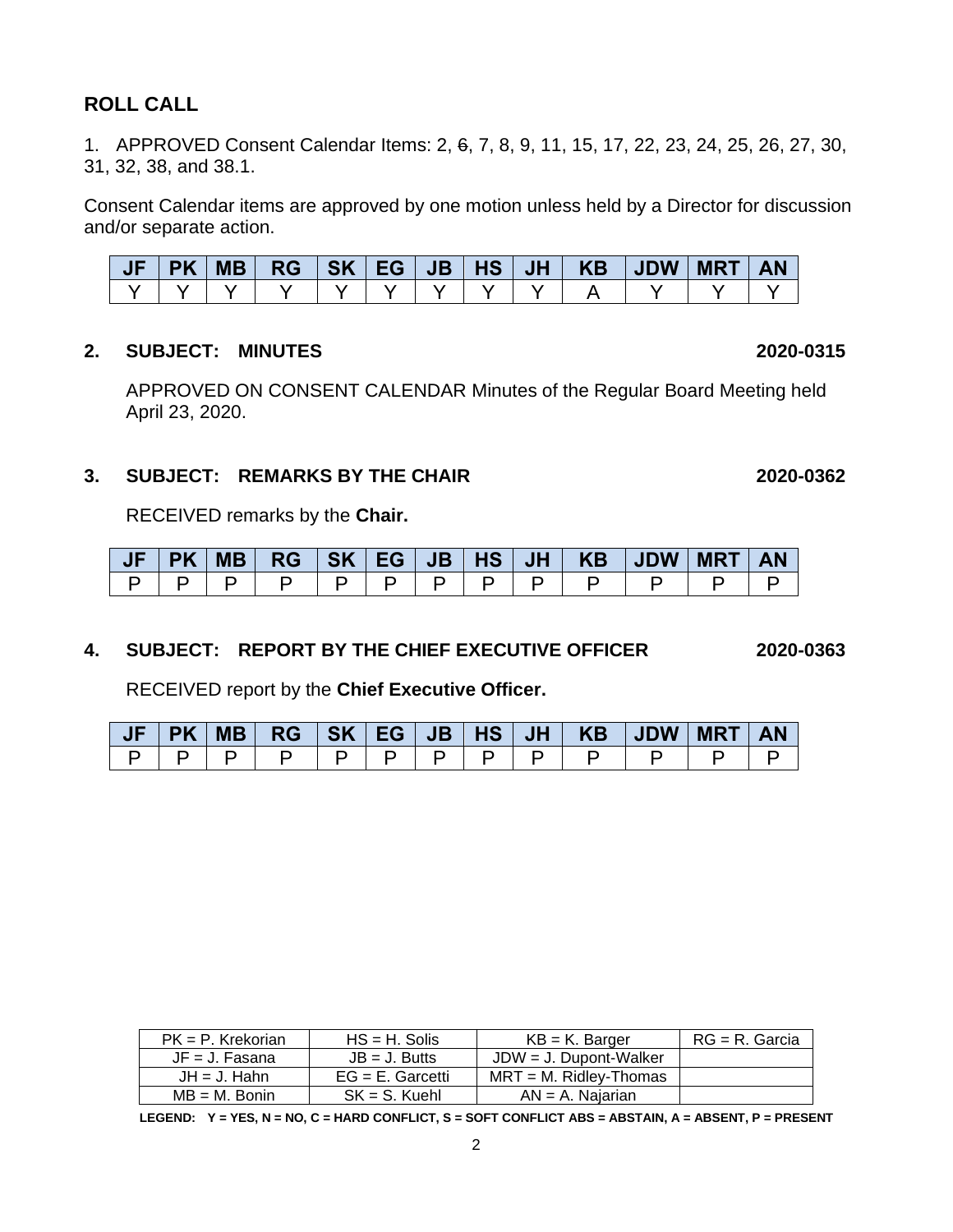# **5. SUBJECT: SAN GABRIEL VALLEY TRANSIT FEASIBILITY STUDY 2020-0255**

RECEIVED AND FILED the response to Board Motion Item 8.1 (Attachment A, Legistar File 2020-0172) on the February 2020 Board report, Eastside Transit Corridor Phase 2 (Attachment B, Legistar File 2020-0027) directing staff to:

- 1) Prepare a feasibility study to evaluate high-quality transit service options to serve the San Gabriel Valley, and
- 2) Include recommendations for a Funding Plan for the San Gabriel Valley and Gateway Cities subregions that encompasses Measure R and Measure M funding for Eastside Transit Corridor Phase 2 to demonstrate subregional equity.

| $JF$   PK |  |  |  |  |  |  |
|-----------|--|--|--|--|--|--|
|           |  |  |  |  |  |  |

# **5.1. SUBJECT: SAN GABRIEL VALLEY TRANSIT FEASIBILITY STUDY 2020-0368**

APPROVED Amending Motion by Directors Solis, Fasana, and Barger

WE THEREFORE MOVE that the Board direct the CEO to report back in 30 days with recommendations to transfer funding to the San Gabriel Valley Council of Governments as part of the FY21 budget for the procurement and completion of the Feasibility Study. Recommendations should include provisions typical of Metro procurements such as small, disadvantaged, and/or disabled veteran business enterprise goals.

| PK |  |  |  |  |  | <b>AN</b> |
|----|--|--|--|--|--|-----------|
|    |  |  |  |  |  |           |

#### **6. SUBJECT: HIGHWAY PROGRAM PROJECT DELIVERY 2020-0276 PROFESSIONAL SERVICES ON-CALL**

AUTHORIZED the Chief Executive Officer to:

A. AWARD four, three-year base on-call contracts, with two, one-year option terms, Contract Nos. AE67946000, AE67946001, AE67946002, AE67946003 to HNTB Corporation, Parson Transportation Group, TranSystems Corporation and WKE, Inc. respectively, for a total not-to-exceed amount of \$40,000,000 for the initial three-year base contract, and \$5,000,000 for each one-year option term, for a total not to exceed amount of \$50,000,000, for Highway Program Project Delivery Support Services and other related work, subject to resolution of protest(s), if any, and

(continued on next page)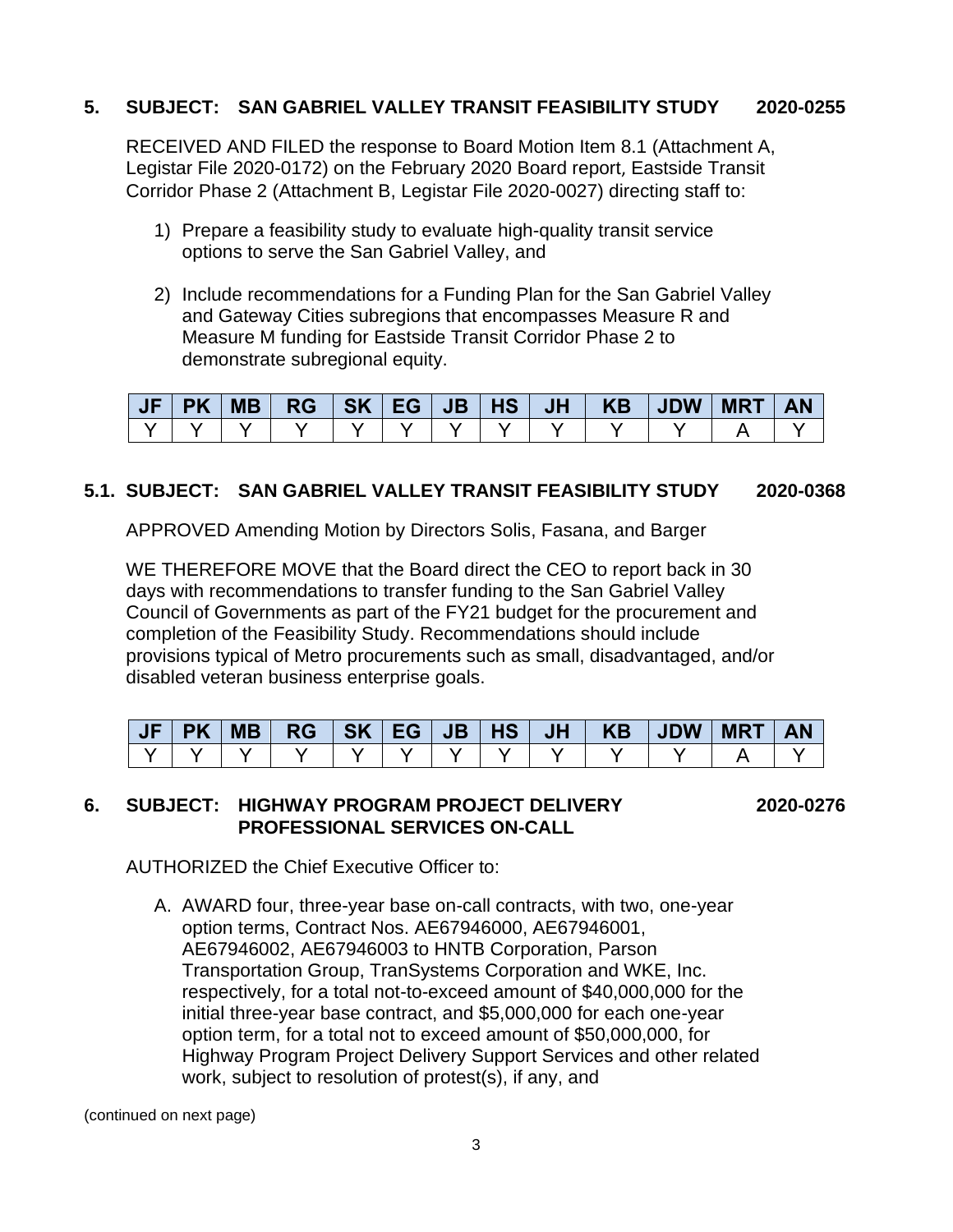(Item 6 – continued from previous page)

B. EXECUTE or delegate the execution of Task Orders within the approved not to exceed cumulative value of \$50,000,000.

| <b>JF</b>                           |  | $MB^*$ | $RG^*$   SK   EG   JB   HS   JH |  |  |  |  |  | KB JDW |  | <b>MRT</b> |  |
|-------------------------------------|--|--------|---------------------------------|--|--|--|--|--|--------|--|------------|--|
|                                     |  |        |                                 |  |  |  |  |  |        |  |            |  |
| * SELECTED UNDER RULE OF NECESSITY. |  |        |                                 |  |  |  |  |  |        |  |            |  |

#### **7. SUBJECT: DRAFT 2020 LONG RANGE TRANSPORTATION PLAN 2019-0882**

APPROVED ON CONSENT CALENDAR the release of Draft 2020 Long Range Transportation Plan (LRTP) for public comment.

# **8. SUBJECT: FIRST/LAST MILE PLAN FOR PURPLE LINE EXTENSION 2020-0111 SECTIONS 2 & 3**

APPROVED ON CONSENT CALENDAR:

- A. ADOPTING First/Last Mile Plan for Purple Line Extension Sections 2 & 3; and
- B. DIRECTING staff to return to the Board with implementation recommendations following completion of the First/Last Mile Guidelines.

# **9. SUBJECT: METRO AFFORDABLE TRANSIT CONNECTED HOUSING 2020-0208 PROGRAM**

APPROVED ON CONSENT CALENDAR:

- A. APPROVING revisions to the Metro Affordable Transit Connected Housing Program (MATCH Program), as further described in Attachment A; and
- B. AUTHORIZING the CEO or his designee to execute necessary agreements and amendments to agreements related to the MATCH Program.

# **10. SUBJECT: I-710 ADDITIONAL FUNDING FOR THE DESIGN PHASE OF 2020-0326 THE SHOEMAKER BRIDGE REPLACEMENT PROJECT**

APPROVED programming of additional \$12.9 million in Measure R I-710 Early Action projects funds for the design phase of the Shoemaker Bridge Replacement Project (Project); and

EXECUTE the necessary agreement(s) with the City of Long Beach to advance the Project.

| <b>NUE</b> | <b>PK</b> | <b>MB</b> | $RG$ $SK$ $EG$ $JB$ $HS$ |  |  |  | JH   KB   JDW | <b>MRT</b> | <b>AN</b> |
|------------|-----------|-----------|--------------------------|--|--|--|---------------|------------|-----------|
|            |           |           |                          |  |  |  |               |            |           |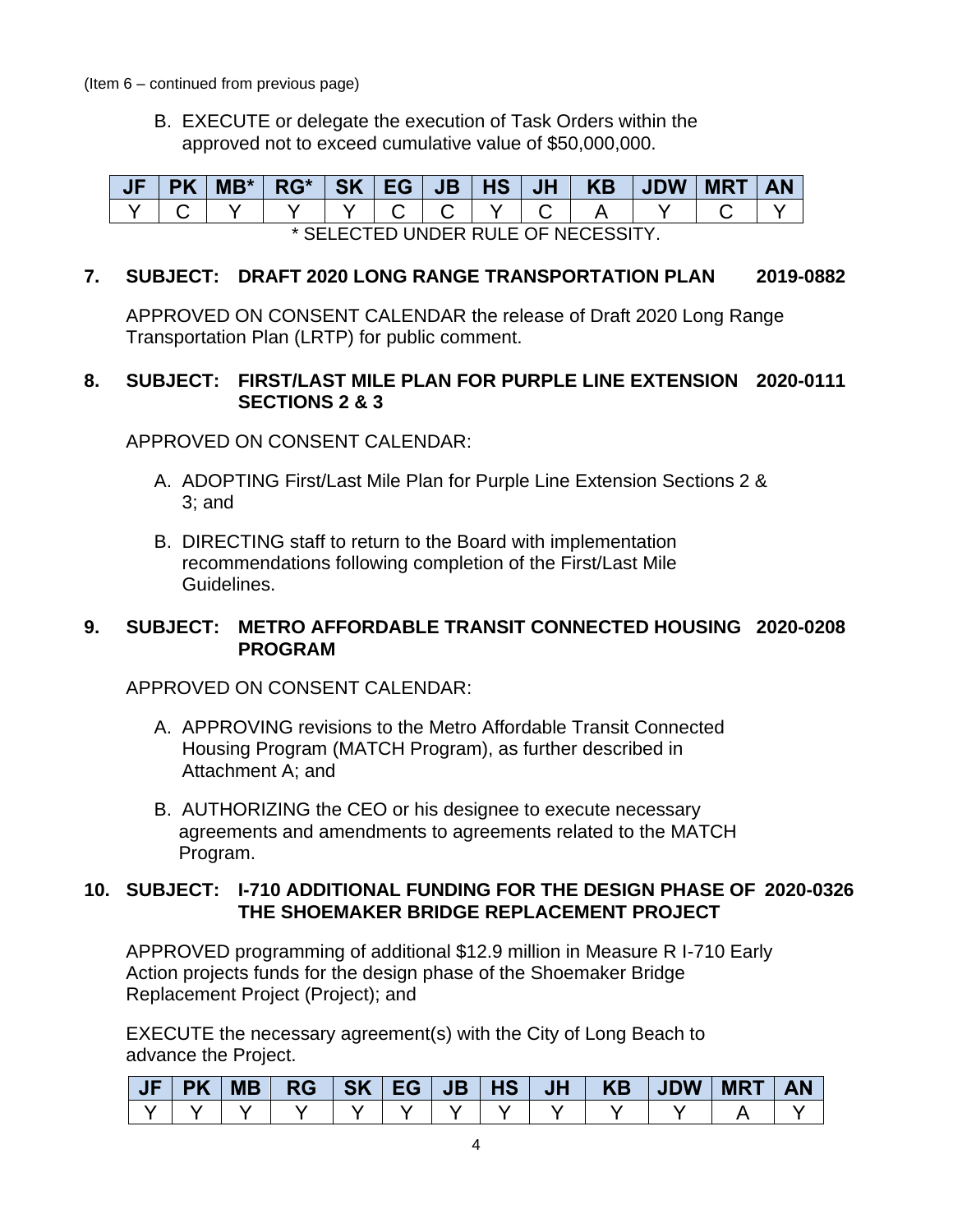# **11. SUBJECT: CENTINELA GRADE SEPARATION 2020-0199**

APPROVED ON CONSENT CALENDAR:

- A. RECEIVING AND FILING the Centinela Grade Separation Screening Analysis for Design Concepts/Engineering Design Report;
- B. APPROVING Project Definition as an Aerial Grade Separation at the Florence/Centinela Crossing of the Crenshaw/LAX Line supported by Bus Bridging during the Construction Period;
- C. FILING an environmental Statutory Exemption pursuant to CEQA;
- D. Authorizing staff to proceed with preliminary engineering and final design services on the Centinela Grade Separation. This is not a request for construction funding.

#### **12. SUBJECT: MANAGEMENT AUDIT SERVICES FY 2020 THIRD 2020-0293 QUARTER REPORT**

RECEIVED AND FILED Management Audit Services (MAS) quarterly report for the period ending March 31, 2020.

(FORWARDED FROM MAY FINANCE, BUDGET, AND AUDIT COMMITTEE DUE TO LACK OF QUORUM)

| <b>JF</b> | <b>PK</b> | MB |  |  |  |  | $RG$ $SK$ $EG$ $JB$ $HS$ $JH$ $KB$ $JDW$ $MRT$ $AN$ |  |
|-----------|-----------|----|--|--|--|--|-----------------------------------------------------|--|
|           |           |    |  |  |  |  |                                                     |  |

#### **13. SUBJECT: CONTINUING RESOLUTION FOR FISCAL YEAR 2021 2020-0310 BUDGET**

- A. ADOPTED a continuing resolution to extend FY20 budget authorization for one quarter into FY21 until September 2020 when Fiscal Year 2021 (FY21) budget is considered for Board adoption
- B. AUTHORIZED the CEO to execute the adopted continuing resolution through first quarter of FY21 until October 1, 2020
- C. AUTHORIZED the extension of all annual Operating and Fare subsidy Memorandums of Understanding (MOUs) subject to available funds until such time as the FY21 budget is adopted

(FORWARDED FROM MAY FINANCE, BUDGET, AND AUDIT COMMITTEE DUE TO LACK OF QUORUM)

| <b>PK</b> | <b>MB</b> | <b>RG</b> | <b>SK</b> | EG | $\overline{\mathbf{J}}\mathbf{B}'$ | <b>HS</b> | <b>JH</b> | <b>KB</b> | <b>JDW</b> | <b>MRT</b> | AN |
|-----------|-----------|-----------|-----------|----|------------------------------------|-----------|-----------|-----------|------------|------------|----|
|           |           |           |           |    |                                    |           |           |           |            |            |    |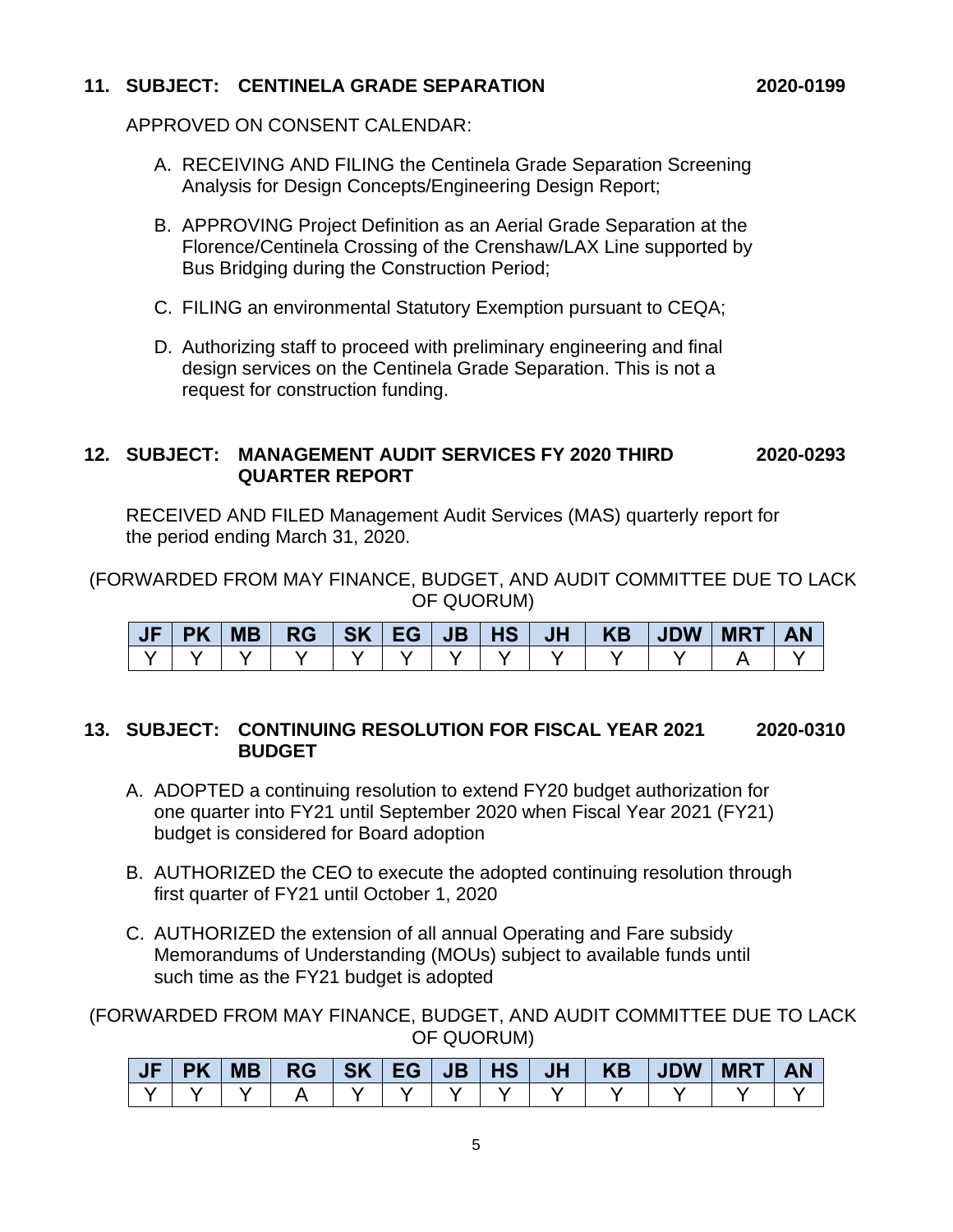# **WITHDRAWN ITEM 13.1:**

# **13.1.SUBJECT: REDONDO BEACH TRANSIT CENTER URGENCY MOTION2020-0378**

# **RECOMMENDATION**

APPROVE Motion by Directors Butts and Hahn that the Board:

Approve authorizing funding of additional \$2.75 million from the South Bay Measure M TSMIP II MSP account for the SBCCOG Redondo Beach Transit Center project with the Measure R Operational Highway funds programming in June.

# **15. SUBJECT: MEMBERSHIP ON METRO'S SAN FERNANDO VALLEY 2020-0313 SERVICE COUNCIL**

APPROVED ON CONSENT CALENDAR Leslie Aguirre for membership on Metro's San Fernando Valley Service Council.

# **17. SUBJECT: P2000 COUPLER ASSEMBLY OVERHAUL 2020-0103**

AUTHORIZED ON CONSENT CALENDAR the Chief Executive Officer to award a 60-month, Indefinite Delivery/Indefinite Quantity (IDIQ) Contract No. MA6264000, to Wabtec Passenger Transit Corporation, Spartanburg, South Carolina, for P2000 Light Rail Vehicle (LRV) Coupler Assembly overhaul services. This award is a not-to-exceed amount of \$2,895,984 subject to resolution of protest(s), if any.

# **18. SUBJECT: WASTE MANAGEMENT SERVICES 2020-0312**

REJECTED:

AUTHORIZING the Chief Executive Officer to:

- A. AWARD an indefinite delivery indefinite quantity Contract No. OP1484230003367 to American Reclamation, Inc. to provide waste management services throughout Metro B Line (Red), Metro G Line (Orange), Pasadena L Line (Gold) and various bus and rail locations within the geographical area, specified as the North Region, for a not-to-exceed amount of \$3,904,317 for the five-year base period, and \$1,571,479 for the one, two-year option term, for a combined not-to-exceed amount of \$5,475,796, effective June 1, 2020 through May 31, 2027, subject to resolution of protest(s), if any; and
- B. AWARD an indefinite quantity/delivery Contract No. OP1484240003367 to American Reclamation, Inc. to provide waste management services

(continued on next page)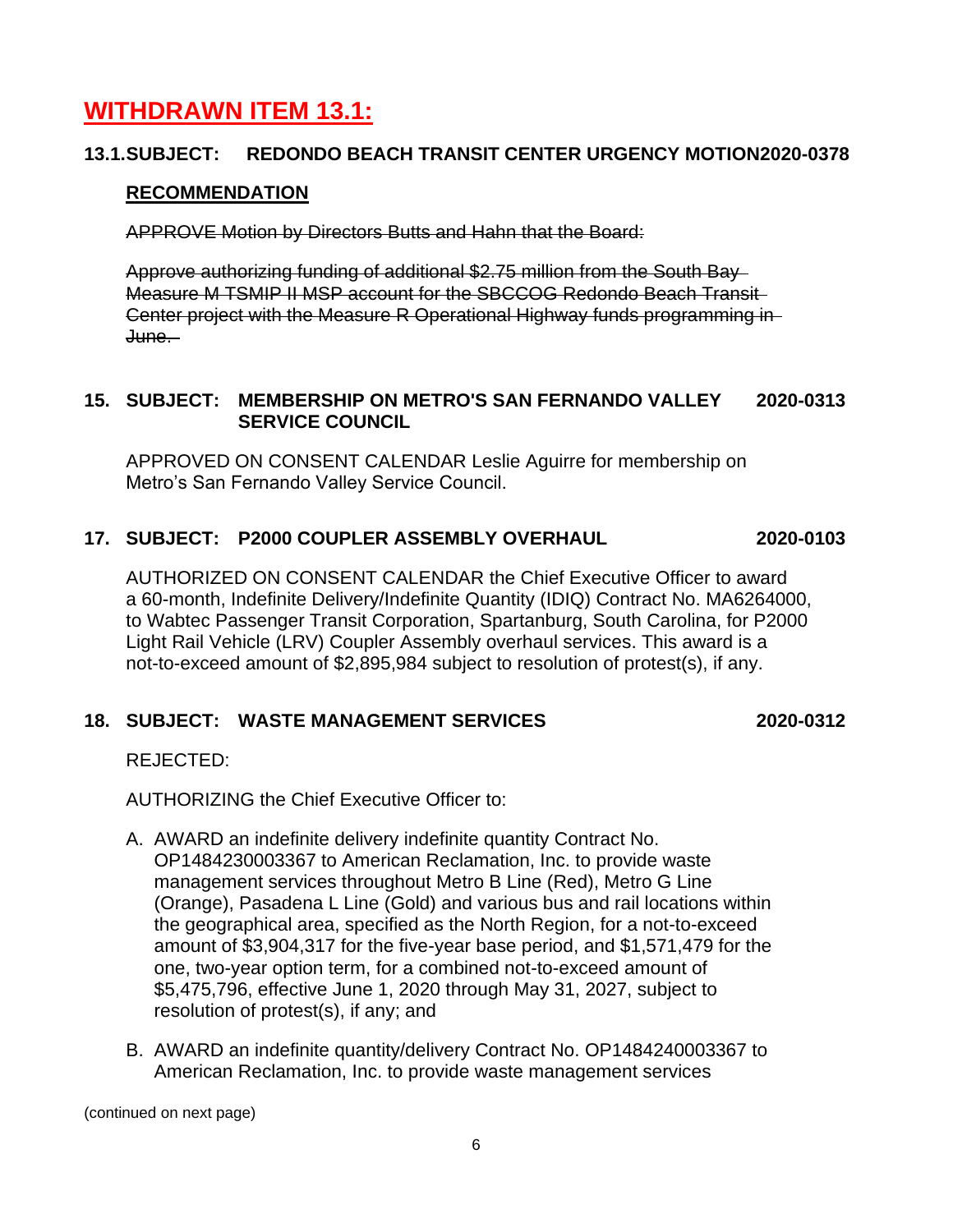throughout Metro A Line (Blue), Metro C Line (Green), E Line (Expo), Gateway Headquarters Building and various bus and rail locations within the geographical area, specified as the South Region, for a not-to-exceed amount of \$3,218,989 for the five-year base period, and \$1,325,033 for the one, two-year option term, for a combined not-to-exceed amount of \$4,544,022, effective June 1, 2020 through May 31, 2027, subject to resolution of protest(s), if any.

# **18.1. SUBJECT: WASTE MANAGEMENT SERVICES 2020-0370**

Approved Substitute Motion by Director Bonin directing the CEO to:

Reject staff recommendation from Item 18. Extend the current contracts with Republic Services on a month to month basis; resolicit the contract including past performance to include safety, labor, and environmental standards at least as stringent as the City of Los Angeles waste hauling franchise system as part of selection criteria.

|  | <b>MB</b> |  |  |  | $RG$ $SK$ $EG$ $JB$ $HS$ $JH$ $KB$ $JDW$ | <b>MRT</b> | <b>AN</b> |
|--|-----------|--|--|--|------------------------------------------|------------|-----------|
|  |           |  |  |  |                                          |            |           |

# **20. SUBJECT: 2020 LOS ANGELES CONSTRUCTION MARKET 2020-0212 ANALYSIS**

RECEIVED AND FILED status report on the 2020 Los Angeles Construction Market Analysis report.

| <b>PK</b> | <b>MB</b> | <b>RG</b> | 'SK | l EG I | JB | <b>HS</b> | <b>JH</b> | <b>KB</b> | <b>JDW</b> | <b>MRT</b> | AN |
|-----------|-----------|-----------|-----|--------|----|-----------|-----------|-----------|------------|------------|----|
|           |           |           |     |        |    |           |           |           |            |            |    |

# **22. SUBJECT: SOUNDWALL PACKAGE 11 HIGHWAY PROJECT 2020-0284 ACTION: CONTRACT MODIFICATION**

AUTHORIZED ON CONSENT CALENDAR the Chief Executive Officer to:

EXECUTE Modification No. 19 to Contract No. C39033C1101-2 Soundwall Package 11 Highway Project for work above and beyond the original scope of services. This additional work is within the LOP budget and increases the total contract price in the amount of \$860,000, from \$66,041,760 to \$66,901,760.

|  |  |  |  | 「JF   PK   MB   RG   SK   EG   JB   HS   JH   KB   JDW   MRT   AN |  |  |
|--|--|--|--|-------------------------------------------------------------------|--|--|
|  |  |  |  |                                                                   |  |  |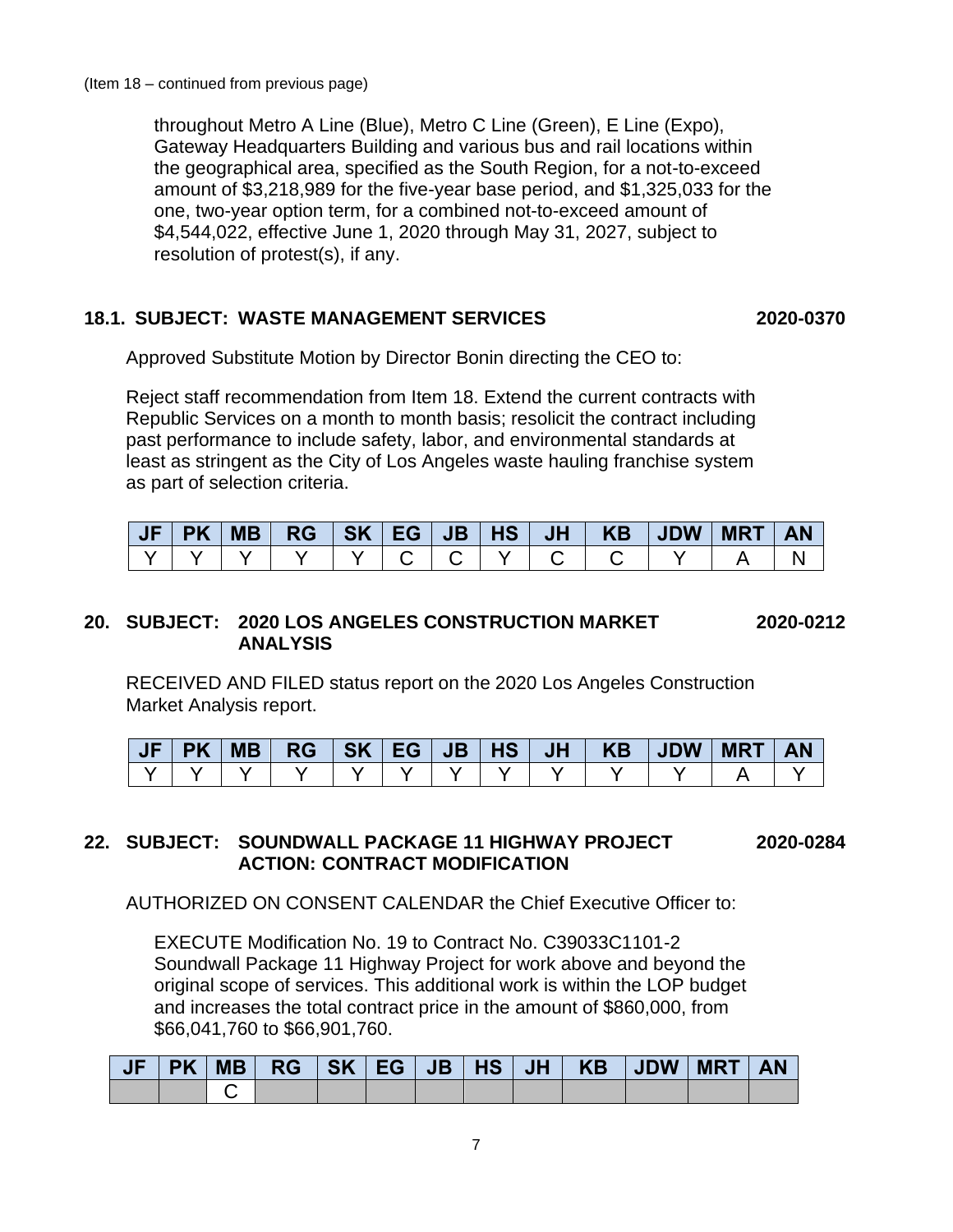# **23. SUBJECT: SYSTEMS ENGINEERING AND SUPPORT SERVICES 2020-0170**

AUTHORIZED ON CONSENT CALENDAR the Chief Executive Officer to:

- A. An increase in total authorized funding for Contract No. AE47810E0128 with SECOTrans (Joint Venture of LTK Engineering Services, NBA Engineering Inc., Pacific Railway Enterprises Inc., and Ramos Consulting Services, Inc), for pending and future Task Orders to provide systems engineering and support services in the amount of \$22,500,000 for 1 year, increasing the total contract value from \$43,932,000 to \$66,432,000 through Fiscal Year 2021; and
- B. The Chief Executive Officer (CEO) or designee to execute individual Task Orders and Contract Modifications within the Board approved contract funding amount.

| PK | MB |  |  |  | RG   SK   EG   JB   HS   JH   KB   JDW   MRT |  | <b>AN</b> |
|----|----|--|--|--|----------------------------------------------|--|-----------|
|    |    |  |  |  |                                              |  |           |

# **24. SUBJECT: TUNNEL ADVISORY PANEL 2020-0267**

AUTHORIZED ON CONSENT CALENDAR the Chief Executive Officer to:

- A. Execute Contract Modification No. 11 to Contract No. PS-2020-1055 with **Dr. Geoffrey R. Martin for the continuation of Tunnel Advisory Panel Services**, in an amount not-to-exceed \$910,475, increasing the total contract value from \$2,090,006 to \$3,000,481 and extend the contract from July 1, 2020 to June 30, 2023;
- B. Execute Contract Modification No. 6 to Contract No. PS-8510-2493 with **Dr. Edward J**. **Cording, for the continuation of Tunnel Advisory Panel Services**, in an amount not-to-exceed \$923,457, increasing the total contract value from \$2,075,778 to \$2,999,235 and extend the contract from July 1, 2020 to June 30, 2023; and
- C. Negotiate and Execute sole source Contract No. PS-1620-1000, with **Dr. Thomas O'Rourke,** for Tunnel Advisory Panel Services, in an amount not-to-exceed \$947,457, from June 1, 2020 to June 30, 2023.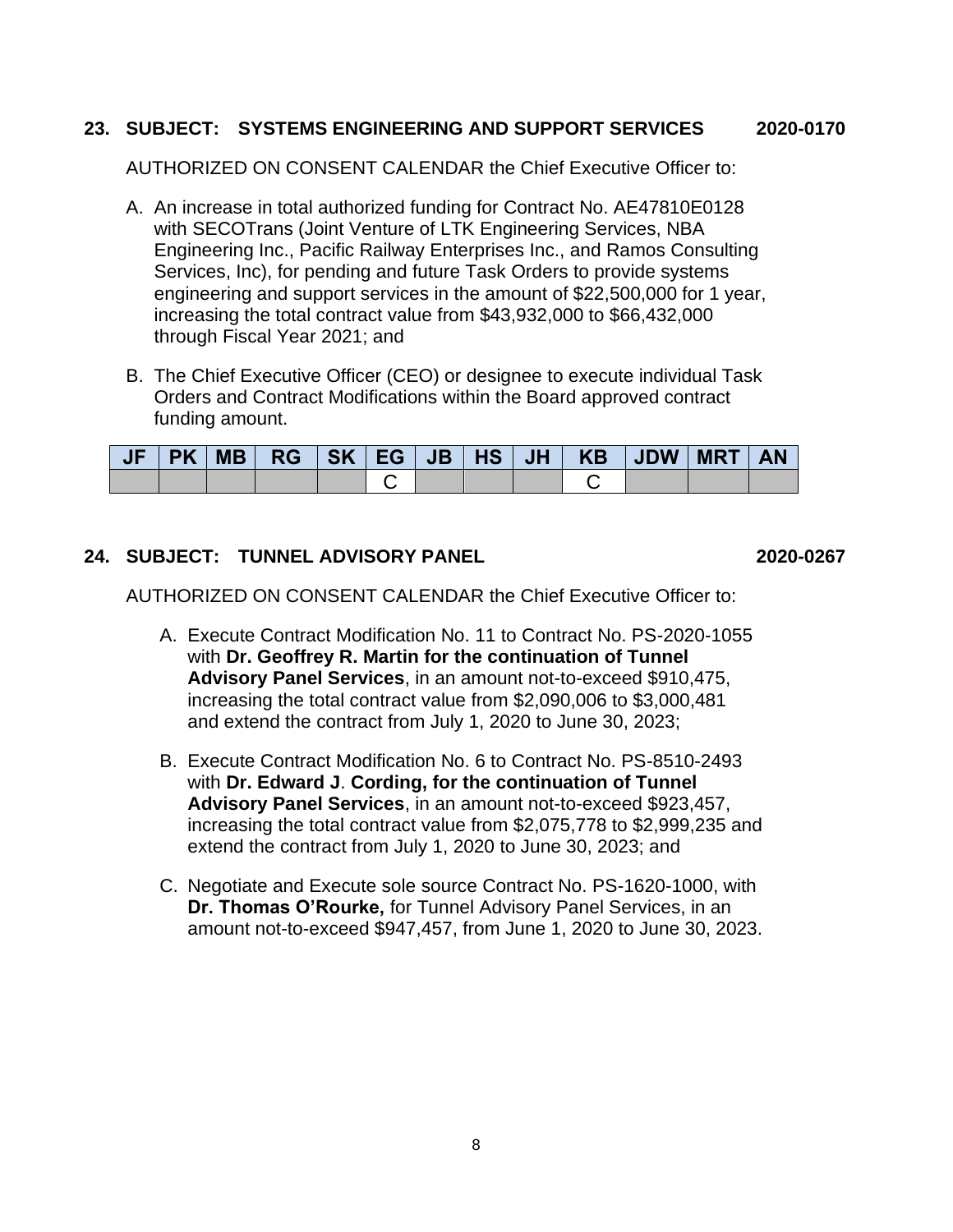#### **25. SUBJECT: PROGRAM MANAGEMENT SUPPORT SERVICES 2020-0283**

AUTHORIZED ON CONSENT CALENDAR:

- A. An increase in authorized funding for Contract No. AE35279 with Kal Krishnan Consulting Services/Triunity Engineering and Management Joint Venture (KTJV), for pending and future Contract Work Orders to provide Program Management Support Services (PMSS) in an amount not-to-exceed \$12,041,501, increasing the current authorized funding limit from \$51,306,204 to \$63,347,705 through FY21;
- B. The Chief Program Management Officer or designee to execute individual Contract Work Orders (CWOs) and Contract Modifications within the Board approved contract funding amount.

| <b>JF</b> |  |  |  |  | PK   MB   RG   SK   EG   JB   HS   JH   KB   JDW   MRT   AN |  |
|-----------|--|--|--|--|-------------------------------------------------------------|--|
|           |  |  |  |  |                                                             |  |

#### **26. SUBJECT: SUPPLEMENTAL ENGINEERING SERVICES (SES) 2020-0286 CONSULTANT SERVICE CONTRACT**

AUTHORIZED ON CONSENT CALENDAR the Chief Executive Officer to:

- A. EXERCISE a one-year extension option for Task Order Contract No. AE36687 with Mott MacDonald Group for Supplemental Engineering Services for Engineering Design of Rail and Highway Transportation Projects, extending the period of performance from June 22, 2020 through June 22, 2021.
- B. INCREASE the total contract value for Contract No. AE36687 with Mott MacDonald Group for Supplemental Engineering Services for Engineering Design for Rail and Highway Transportation Projects not-to-exceed \$2,500,000 increasing the total contract value from \$15,000,000 to \$17,500,000. Work will only be authorized by specific task orders, funded by specific project budgets.
- C. NEGOTIATE and EXECUTE Task Orders and modifications within the Board approved contract amount.

|  |  |  |  | JF PK MB  RG  SK EG JB HS  JH   KB  JDW  MRT   AN |  |  |
|--|--|--|--|---------------------------------------------------|--|--|
|  |  |  |  |                                                   |  |  |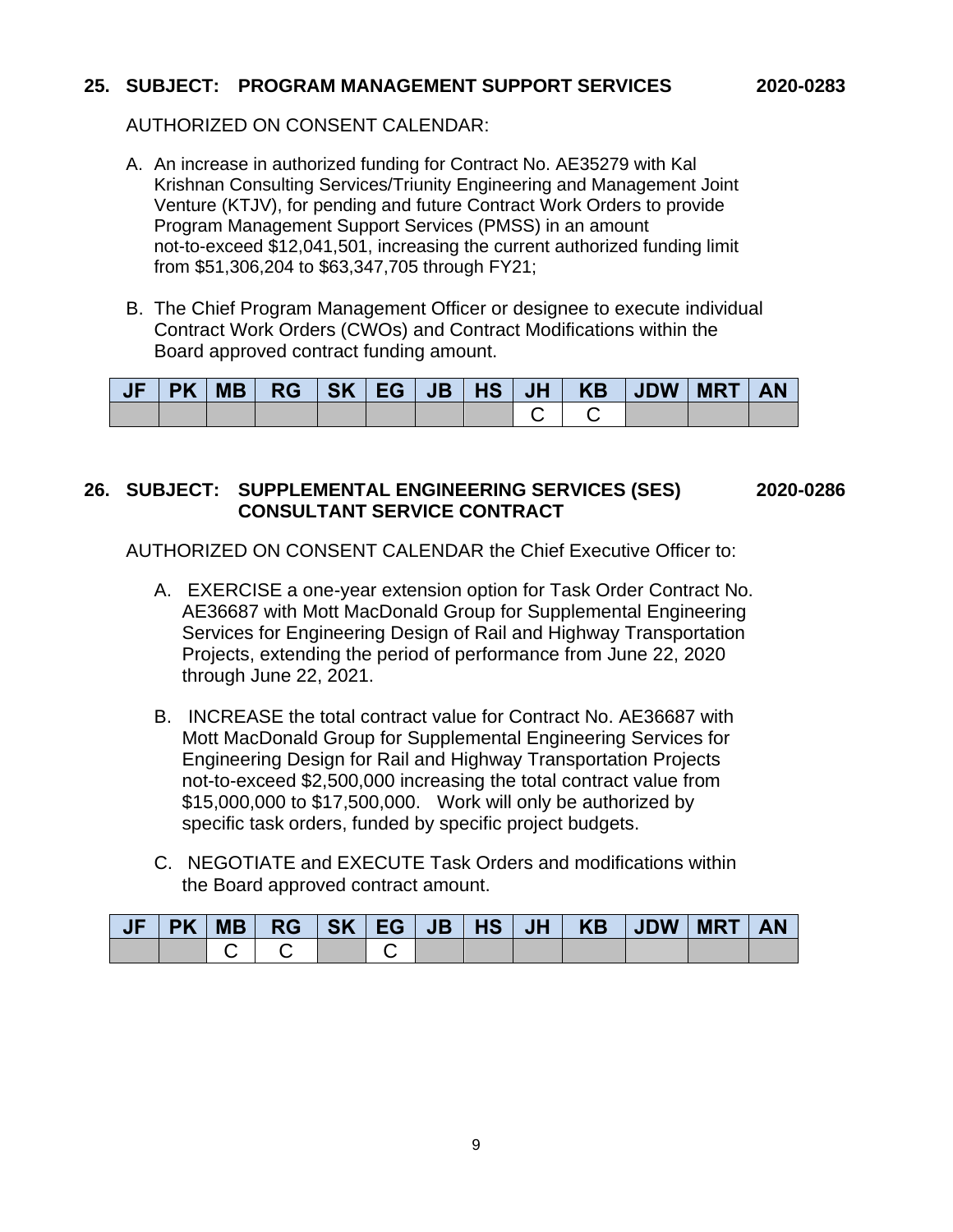# **27. SUBJECT: CRENSHAW/LAX CLOSE OUT PROJECT 2020-0320**

ADOPTED ON CONSENT CALENDAR the Life-of-Project (LOP) budget of \$30,000,000 for a new Crenshaw/LAX Close Out Project.

#### **30. SUBJECT: MEDICAL CLINIC SERVICES 2020-0264**

AUTHORIZED ON CONSENT CALENDAR the Chief Executive Officer to increase Contract Modification Authority (CMA) specific to the contracts listed below to continue providing medical examinations and drug and alcohol collections for employees and job candidates, increasing the total cumulative not-to-exceed contract amounts by \$850,000 from \$5,321,075 to \$6,171,075:

| <b>Contract No. Contractor</b> |                                                                                                                             |
|--------------------------------|-----------------------------------------------------------------------------------------------------------------------------|
|                                | PS62402786A Concentra Medical Center - Commerce (formerly U.S.<br>Healthworks Commerce)                                     |
|                                | PS62402786B Concentra Medical Center - Los Angeles (formerly U.S.<br>Healthworks - Los Angeles)                             |
|                                | PS62402786C Concentra Medical Center - Van Nuys (formerly U.S.<br>Healthworks - Van Nuys)                                   |
|                                | PS62402786E ProHealth-Glendale Occupational Medical Group (formerly<br><b>Glendale Memorial Occupational Medical Group)</b> |
| PS62402786F CareOnSite         |                                                                                                                             |

|  |  |  |  | JF   PK   MB   RG   SK   EG   JB   HS   JH   KB   JDW   MRT |  | <b>AN</b> |
|--|--|--|--|-------------------------------------------------------------|--|-----------|
|  |  |  |  |                                                             |  |           |

# **31. SUBJECT: FILMING LIAISON ON THE METRO SYSTEM 2020-0282**

AUTHORIZED ON CONSENT CALENDAR the Chief Executive Officer to award Contract No. PS66940000 for filming liaison services to The Hollywood Locations Company, Inc. for 5 years, generating an estimated \$1,500,000 revenue for Metro, subject to resolution of protest(s), if any.

# **32. SUBJECT: METRO SYSTEM ADVERTISING (LICENSE TO SELL AND 2020-0306 DISPLAY ADVERTISING ON BUS AND RAIL)**

AUTHORIZED ON CONSENT CALENDAR the Chief Executive Officer to:

A. EXECUTE Modification No. 3 to Contract No. PS41099B - License to Sell and Display Advertising on Metro Bus System, with OUTFRONT Media Group, LLC, to temporarily replace the minimum annual guarantee (MAG) payments to Metro, as required by the Contract, with monthly payments of 55% of actual sales revenues, from May 15, 2020 to December 31, 2020, and to re-schedule the May 2020 payment from May 15, 2020 to May 30, 2020; and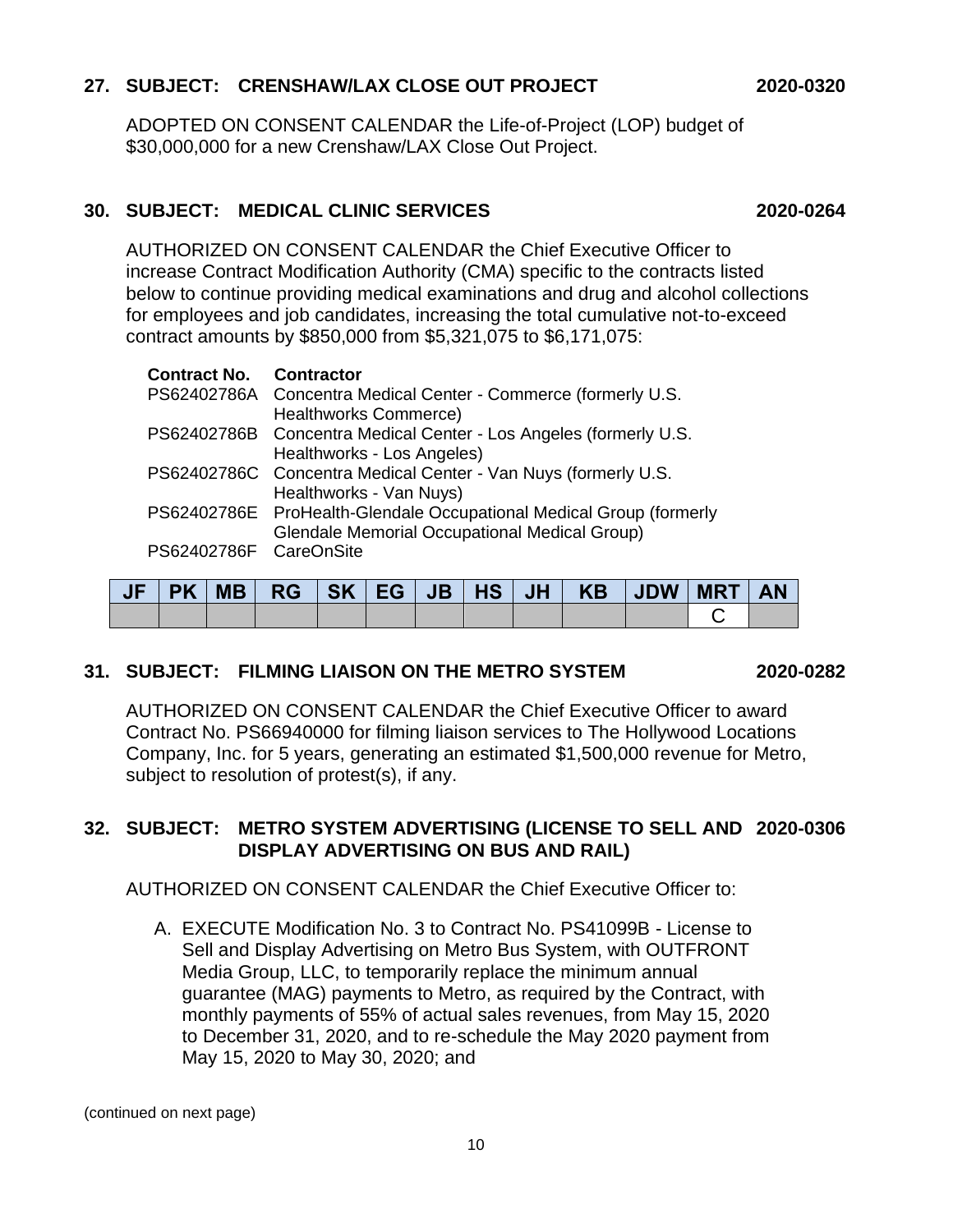B. EXECUTE Modification No. 1 to Contract No. PS41099R - License to Sell and Display Advertising on Metro Rail System, with Intersection Parent, to temporarily replace the minimum annual guarantee (MAG) payments to Metro, as required by the Contract, with monthly payments of 55% of actual sales revenues from May 15, 2020 to December 31, 2020, and to re-schedule the May 2020 payment from May 15, 2020 to May 30, 2020.

# **33. SUBJECT: MOBILITY ON DEMAND PILOT PROJECT 2020-0349**

RECEIVED AND FILED Mobility on Demand Pilot Project report.

| JF |  |  |  |  |  | PK   MB   RG   SK   EG   JB   HS   JH   KB   JDW   MRT |  |
|----|--|--|--|--|--|--------------------------------------------------------|--|
|    |  |  |  |  |  |                                                        |  |

# **34. SUBJECT: ORAL REPORT ON COVID-19 SERVICE UPDATE 2020-0102**

RECEIVED oral report on COVID-19 Service Update.

| JF | <b>PK</b> | <b>MB</b> | <b>RG</b> |  |  | $/$ JH $\,$ $/$ | KB JDW | <b>MRT</b> | <b>AN</b> |
|----|-----------|-----------|-----------|--|--|-----------------|--------|------------|-----------|
|    |           |           |           |  |  |                 |        |            |           |

# **34.1. SUBJECT: COST CONTROL PERTAINING TO COVID-19 2020-0380**

Reviewed and Approved the CEO's call to action to control costs pertaining to COVID-19 as amended by Directors Hahn, Garcetti, Butts, Solis, and Garcia's motion to add the following provisions:

A. Advance Bucket 2 projects towards shovel-ready, consistent with the Measure M expenditure plan, and within the parameters of the FY 21 Budget Continuing Resolution;

B. Report to the Executive Management Committee in August 2020 with an update on Metro's project acceleration program, including how Metro will ensure projects will be able to compete for any federal infrastructure recovery funding; and

C. Projects listed in Bucket 2 shall be included in the proposed FY 21 Budget to be presented to the Board in September. Any request for further deferral or recommendations on the acceleration of Bucket 2 projects will require justification as part of the Budget.

| JF | <b>PK</b> | <b>MB</b> | $RG$   SK   EG |  | $\overline{\mathsf{J}}$ B $\overline{\mathsf{H}}$ S $\overline{\mathsf{I}}$ | JH | KB | <b>JDW</b> | <b>MRT</b> | <b>AN</b> |
|----|-----------|-----------|----------------|--|-----------------------------------------------------------------------------|----|----|------------|------------|-----------|
|    |           |           |                |  |                                                                             |    |    |            |            |           |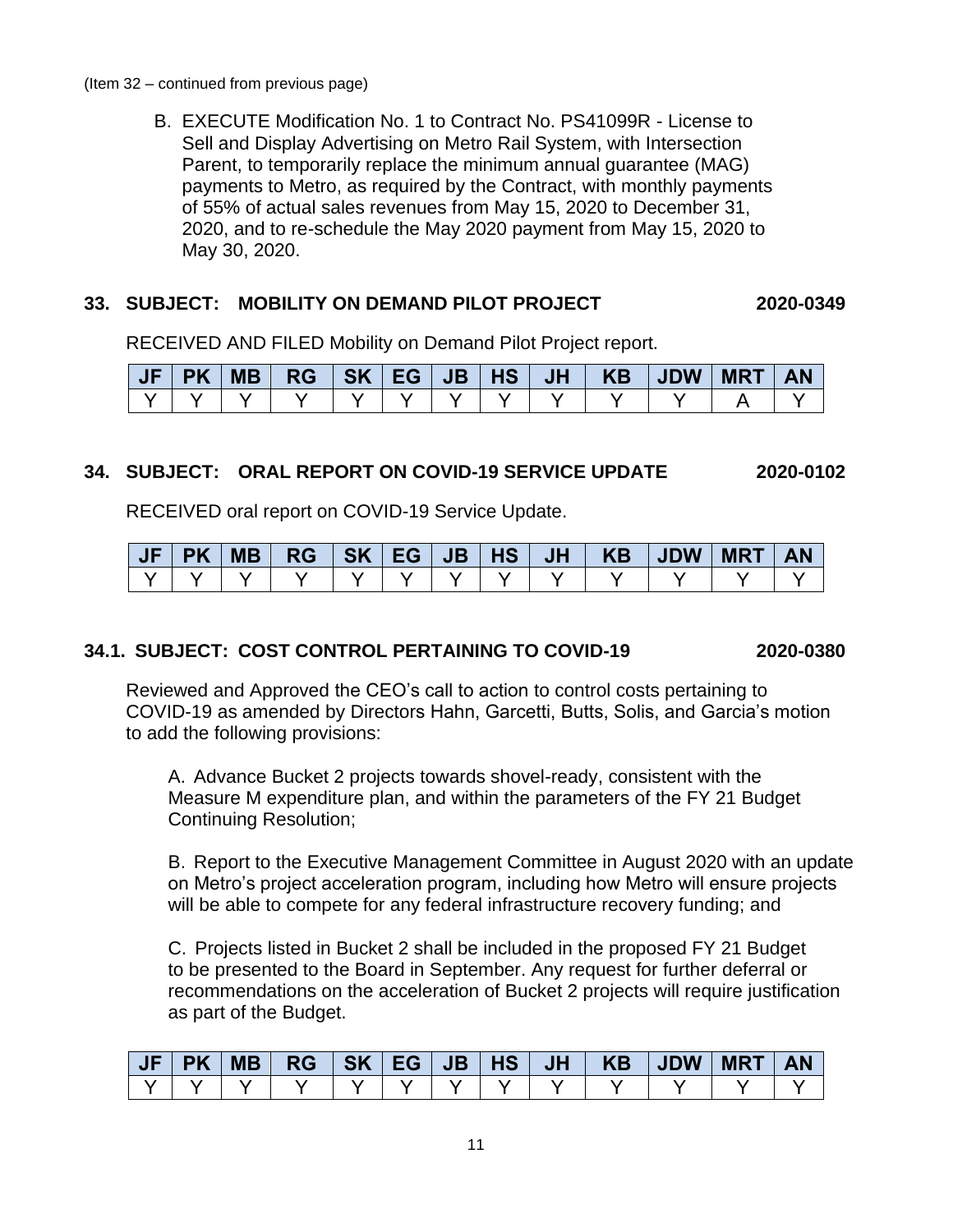# **36. SUBJECT: EMERGENCY RELIEF: FULL-PRICE PASSES 2020-0355**

APPROVED Motion by Directors Garcetti, Solis, Hahn, Kuehl and Butts as amended directing the CEO to:

- A. Provide relief for current frequent riders by initiating the sale of promotional passes at 50% the cost of full-price passes:
	- 1. Promotional Day Pass: \$3.50
	- 2. Promotional 7-Day Pass: \$12.50
	- 3. Promotional 30-Day Pass: \$50.00;
- B. Provide these promotional passes for not less than six months from the date regular boarding practices resume;
- C. In conjunction with the debut of these promotional passes, suspend the sale of full-price passes;
- D. Prepare a marketing plan to engage frequent riders on these fare changes, with particular focus on helping cash-paying frequent riders take advantage of these promotional fare products and transition to cashless, TAP-enabled payments;
- E. Develop recommendations for cost reductions of the Regional EZ Pass (Base and Zones 1 through 15) that meet the same affordability goals as the 50% pass reductions above;
- F. Report to the Executive Management Committee within 120 days after the initiation of the sale of promotional passes with a report on the status of pass sales and recommendations for permanent reductions to the cost of full-price passes that promote affordability by making break-even points more in line with industry standards; and
- G. Report to the Board in 120 days with an implementation plan for a fare capping/best fare system that allows riders to take advantage of pass products without having to put up money upfront.

# **SOLIS AMENDMENT:**

 H. Report back to the Board in 30 days with recommendations to temporarily lower fares for all Metro-provided mobility services consistent with the reduced prices of passes in order to support riders once regular boarding practices resume. The report should consider recommendations to welcome back riders to Metro services as well as further adjustments as necessary to the price of promotional passes stated in Directive A in order to maintain high affordability.

| <b>AIF</b> | <b>PK</b> | <b>MB</b> | $RG$   SK   EG |  |  |  | <b>MRT</b> | <b>AN</b> |
|------------|-----------|-----------|----------------|--|--|--|------------|-----------|
|            |           |           |                |  |  |  |            |           |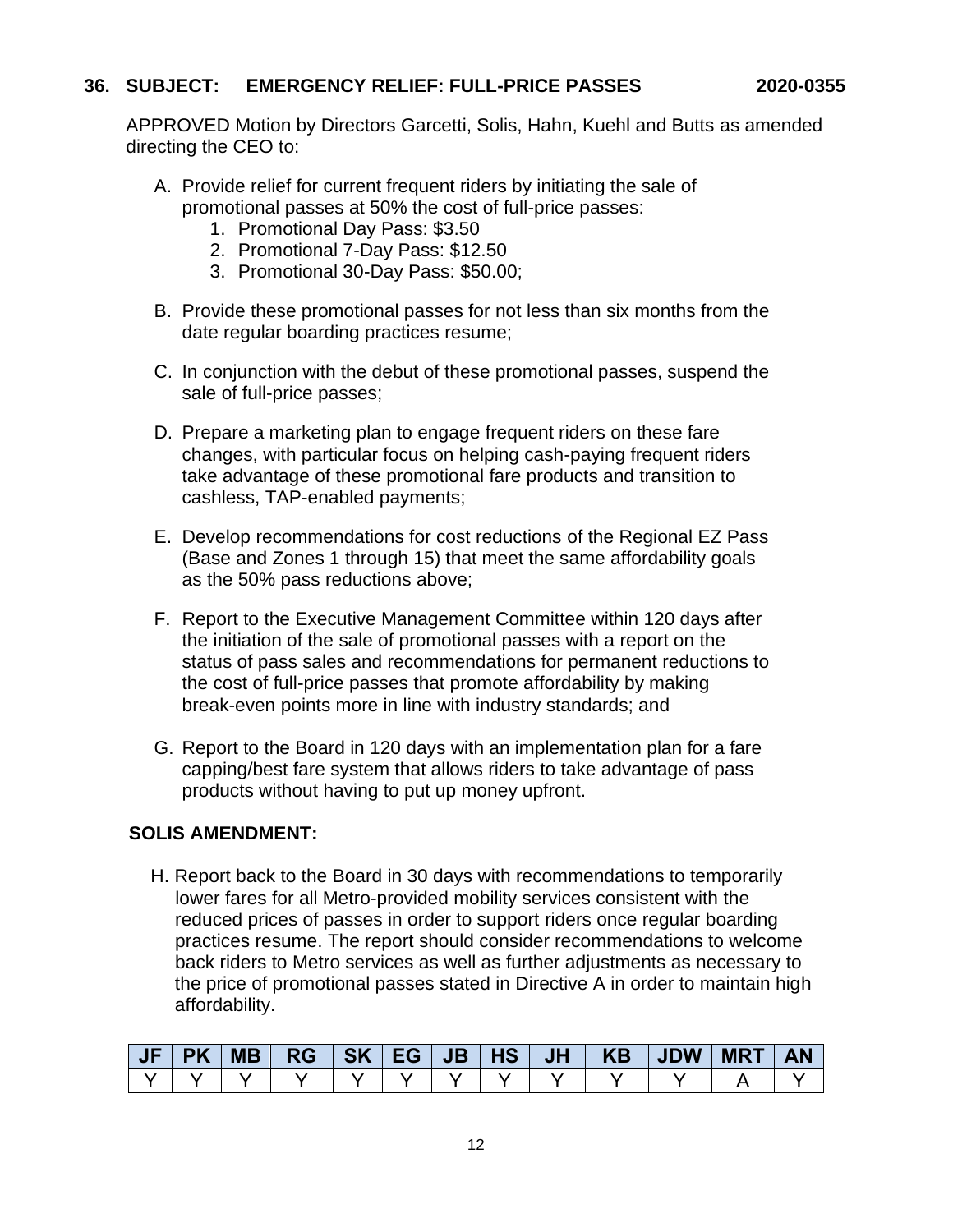# **38. SUBJECT: CRENSHAW/LAX TRANSIT PROJECT 2020-0319**

APPROVED ON CONSENT CALENDAR amending the Life-of-Project (LOP) budget by \$90,000,000 for the Crenshaw/LAX Transit Project (Project) of \$2,058,000,000 to \$2,148,000,000, consistent with the provisions of the Board-adopted Measure R and Measure M Unified Cost Management Policy (Attachment B).

# **38.1. SUBJECT: CRENSHAW/LAX TRANSIT PROJECT 2020-0356**

APPROVED ON CONSENT CALENDAR Amending Motion by Directors Garcetti, Butts, Garcia and Hahn directing the CEO to:

- A. Allocate \$33.1 million of CMAQ, plus the revenue generated from LAWA acquisition of property and easements (at least \$1.7 million) to fund immediate LOP budget needs on the Crenshaw/LAX project.
- B. After taking CMAQ and LAWA-generated revenues off the top, approve the use of Subregional Equity Program (SEP) funding for the remainder of the \$90 million Crenshaw/LAX LOP budget increase, subject to formal approval from each subregion's governing body and according to the 2016 subregional borders designating the LAX area as a Regional Facility and conforming the South Bay subregion to the South Bay COG's boundaries:

| <b>Subregion</b>              | <b>Miles</b> | <b>Percent</b> |
|-------------------------------|--------------|----------------|
| <b>Central Los Angeles</b>    | 3.40         | 41.4%          |
| South Bay                     | 3.32         | 40.4%          |
| <b>Regional Facility: LAX</b> | 1.50         | 18.2%          |
| Area                          |              |                |
| Total                         | 8.22         | 100.0%         |

These SEP funds shall be escalated from 2015 dollars in accordance with Board file 2019-0598, which reaffirmed that each subregion's SEP allocation as listed in the Measure M Expenditure Plan (line item 68,notes.) is listed in 2015 dollars and escalated to year-of expenditure in accordance with the escalation policies in the Measure M expenditure plan;

C. Defer any future recommendation or use of any unprogrammed SEP funding pending the development, in partnership with all Board offices, of a uniform process by which Subregions can elect to use SEP funding, including but not limited to:

1. Subregional governing body approval of any funding recommendation and use;

> a. Hereby acknowledging that the South Bay COG has already committed the entire South Bay SEP for the Centinela Grade Separation Project.

(continued on next page)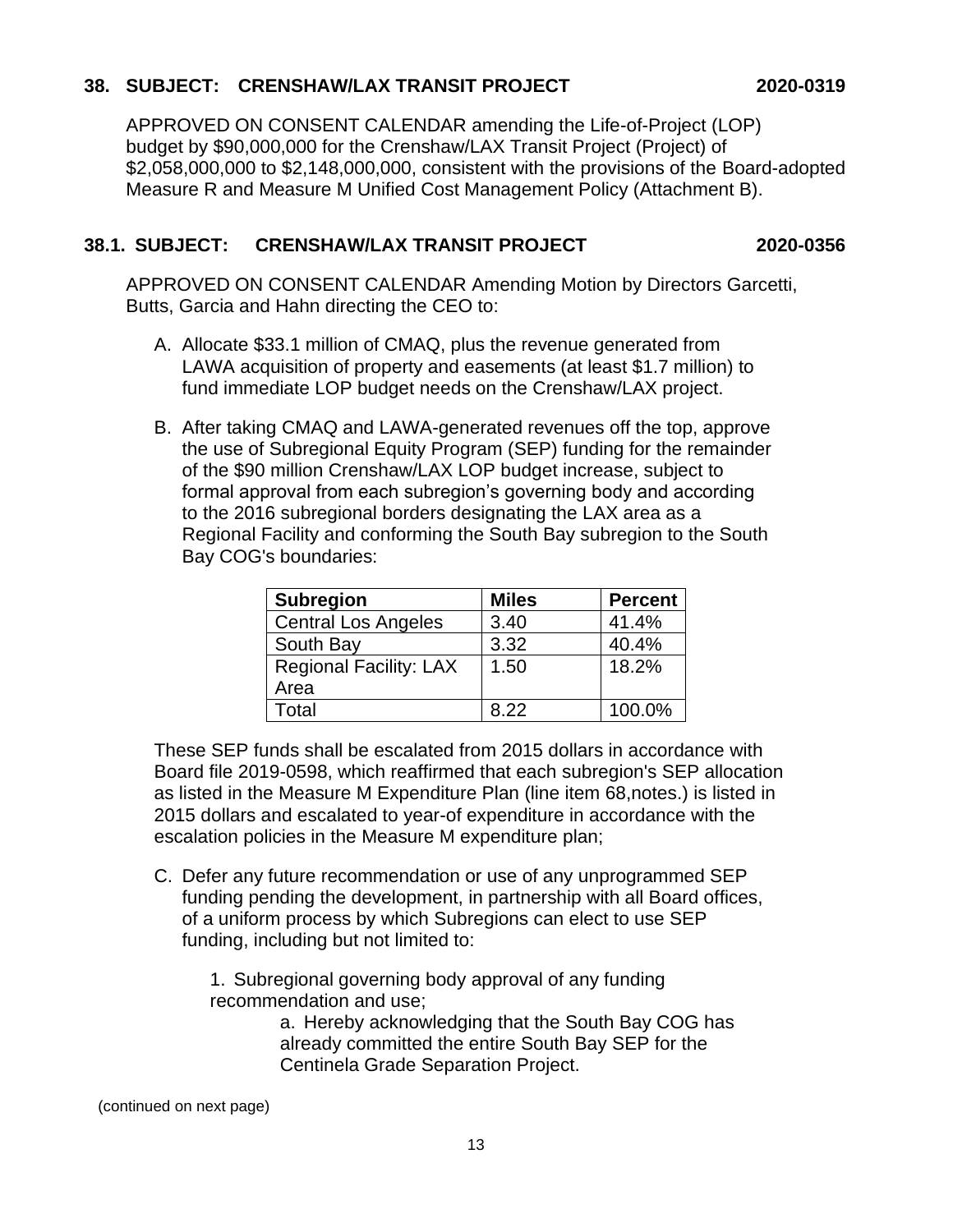2. Written notice to the respective Subregional governing body and representative Board offices at least 120 days before Metro recommends the use of SEP funding to ensure adequate time for subregions to understand and approve any funding recommendations;

3. Standard and explicit criteria for how and when a subregion's SEP allocation may be accelerated to meet their needs, consistent with Board file 2019-0598 (see above);

D. Report back on all the above during the September 2020 Board cycle.

#### **39. SUBJECT: CORONAVIRUS AID, RELIEF, AND ECONOMIC SECURITY 2020-0325 (CARES) ACT FUNDING**

- A. APPROVED the allocation of CARES Act funding received by Los Angeles County as described in Attachment A.
- B. APPROVED fund exchanges of Federal CARES Act funding, as appropriate, with other local funding sources in order to provide administrative efficiencies, optimize and accelerate the distribution of resources.
- C. AUTHORIZED the Chief Executive Officer to negotiate and execute all necessary agreements to implement the recommended support of transit programs countywide.

| <b>PK</b> |  |  |  | MB   RG   SK   EG   JB   HS   JH   KB   JDW   MRT |  | <b>AN</b> |
|-----------|--|--|--|---------------------------------------------------|--|-----------|
|           |  |  |  |                                                   |  |           |

#### **40. SUBJECT: OPEN STREETS PROGRAM RESPONSE TO COVID-19 2020-0375**

APPROVED Motion by Directors Garcetti, Solis, Garcia, Bonin, and Fasana that the Board authorize the CEO to negotiate administrative scope changes to awarded events in the Open Streets Grant Program, at the written request of the grantee, such that funds may be used for COVID-19 response Slow Streets or similar programs, including but not limited to:

- Expanding one-day events to longer-term temporary traffic interventions;
- Replacing a large, single-corridor event intended for regional audiences with many smaller, neighborhood-scale interventions catering to local audiences;